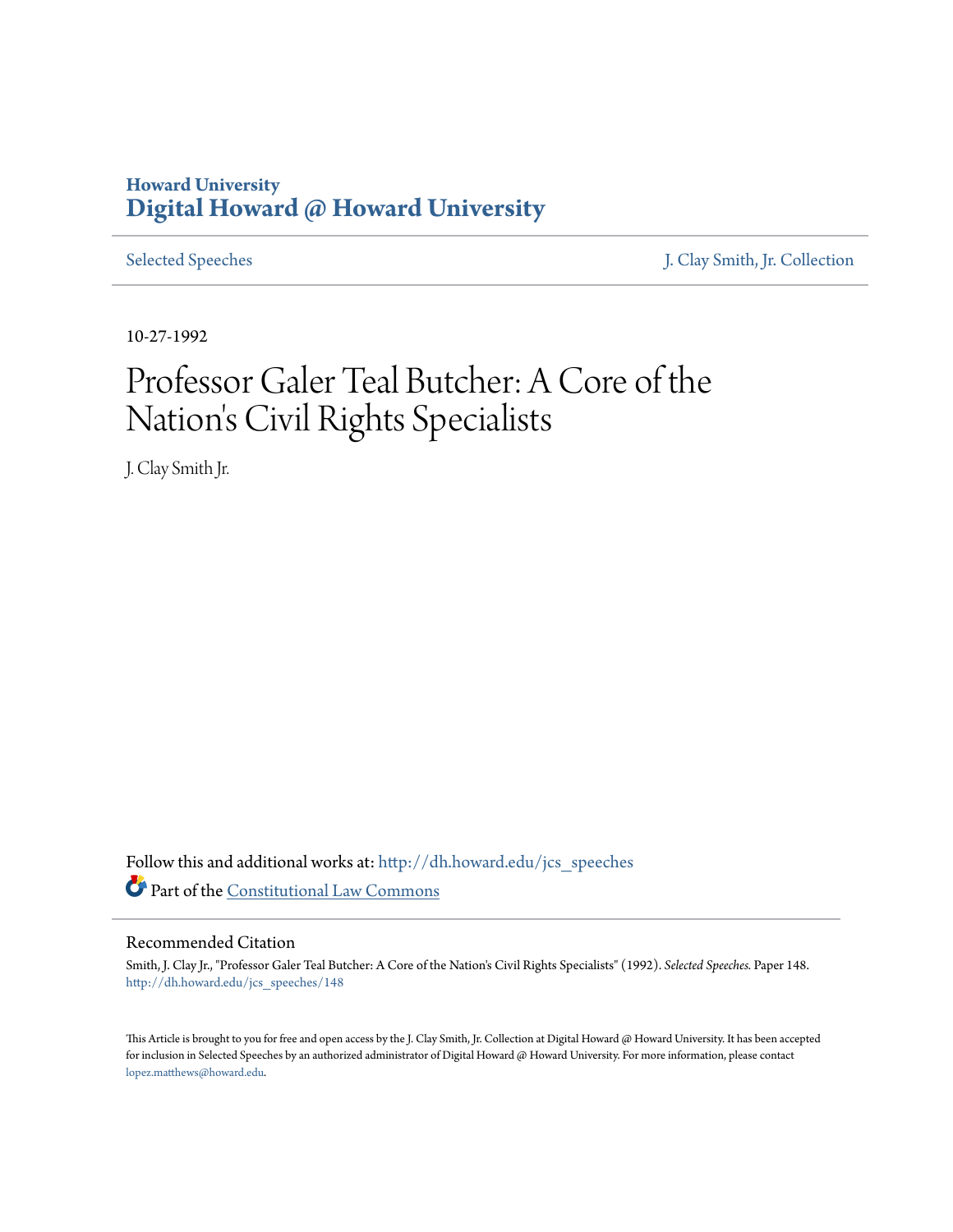#### TRIBUTE

(

Å.  $\rightarrow$   $\tilde{\mathbf{r}}$ 

### Professor Galer Teal Butcher: A Core of the Nation's Civil Rights Specialists

By Professor J. Clay Smith, Jr. Howard University school of Law October 27, 1992

I am honored to speak to those assembled on this auspicious occasion which highlights the redirection of the day-to-day activities of Professor Goler Teal Butcher, who served on the faculty of the Howard University School of Law from 1981 to 1992.

In some ways, Professor Butcher is leaving the faculty in the tradition in which she found it when she arrived on the campus of Howard University School of Law in 1954, the year that Brown v. Board of Education outlawed the separate but equal doctrine in public education at the elementary school level. $<sup>1</sup>$  When Professor</sup> arrived at the law school she was greeted by Dean George Marion Johnson, a 1929 graduate of Boalt Hall Law School, at the University of California. She retires from the law school under Dean Henry Ramsey, Jr., a law graduate of Boalt Hall, and just when George R. Johnson, Jr., no relation to George M. Johnson, assumed the associate deanship of the law school. Professor Butcher was one of the first students to attend the newly constructed law school at seventh and Georgia Ave., in Northwest, Washington, D.C.

~

<sup>&</sup>lt;sup>1</sup> Brown v. Board of Education of Topeka, Kansas, 347 U.S. 483 (1954) (Brown I), and Brown v. Board of Education of Topeka, Kansas, 349 U.s. 294 (1955) (Brown II).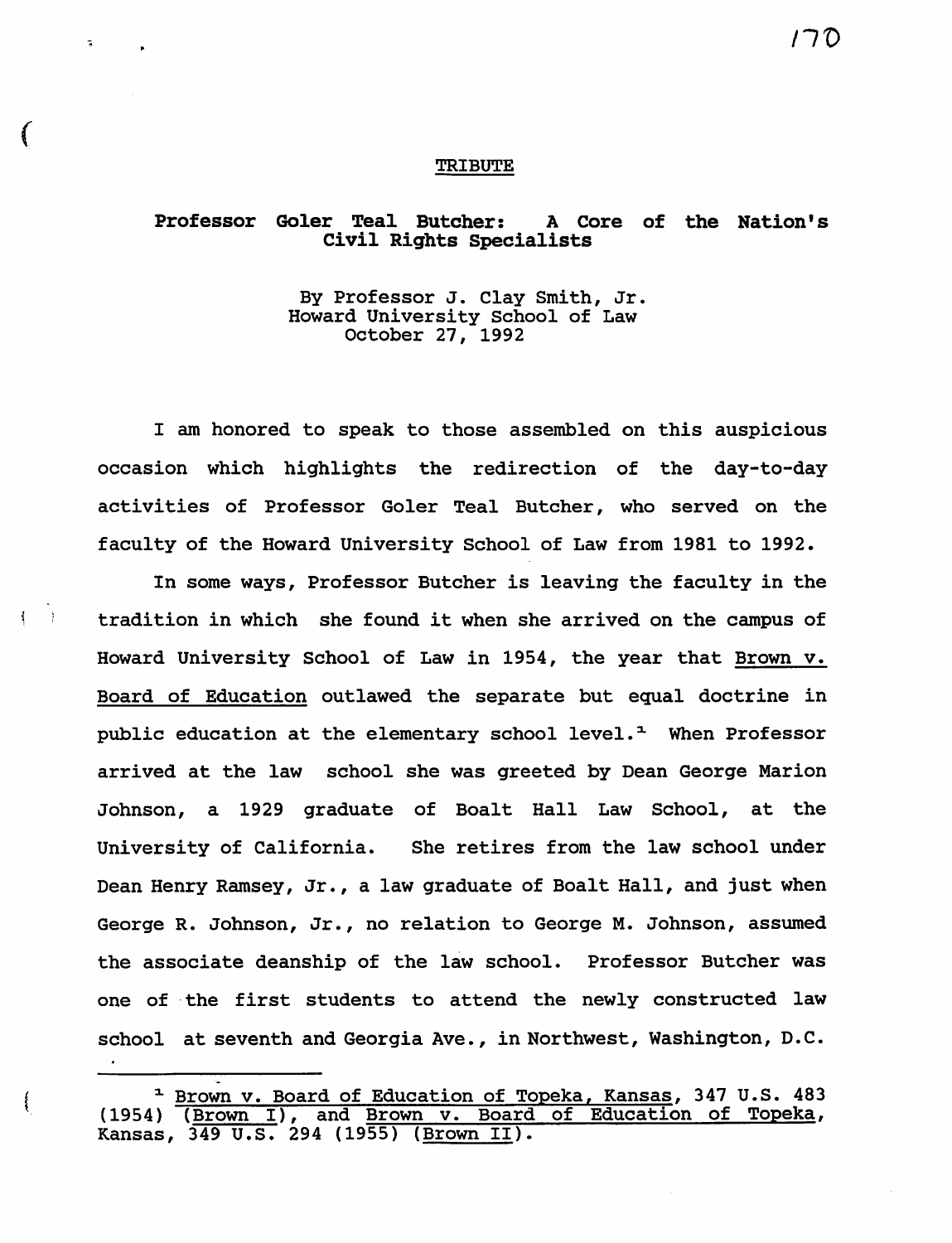This was the first and only law school building constructed by Howard University to date. The construction of that law school building began in October, 1954, and was completed prior to her graduation as the ranking and sole female student in 1957.<sup>2</sup> Professor Butcher leaves the law school, though it occupies a different building than the one that she attended, as our current facility undergoes substantial renovations. On June 30, 1992, she retired from the law school five days before the United States Supreme Court's decision in United States v. Fordice, a case which for the first time extended Brown v. Board of Education to public higher education.<sup>3</sup>

Professor Butcher attended a law school in what Dean Johnson described as an "historical setting." Dean Johnson stated that the historical setting in which the law school was "conceived, dictated that there should develop in the Law School a special interest in...civil rights." Dean Johnson took pride in the fact that the conceptual setting of the law school had produced "the core of the nation's civil rights specialists."<sup>4</sup>

 $\left($ 

Professor Butcher was influenced significantly in the environment of Howard University's law school because when she graduated from the law school she joined the core of the nation's civil rights specialists, not immediately as a practicing lawyer,

2 See, George M. Johnson, The Law School, 1 How. L. J. 86 (1955), and Annual Report of the Howard University School of Law, 1956-1957, at 83, June 30, 1957.

3 United States v. Fordice, 112 S. Ct. Rpts. 2727 (1992). 4 George M. Johnson, The Law School, 1 How. L. J. 86 (1955).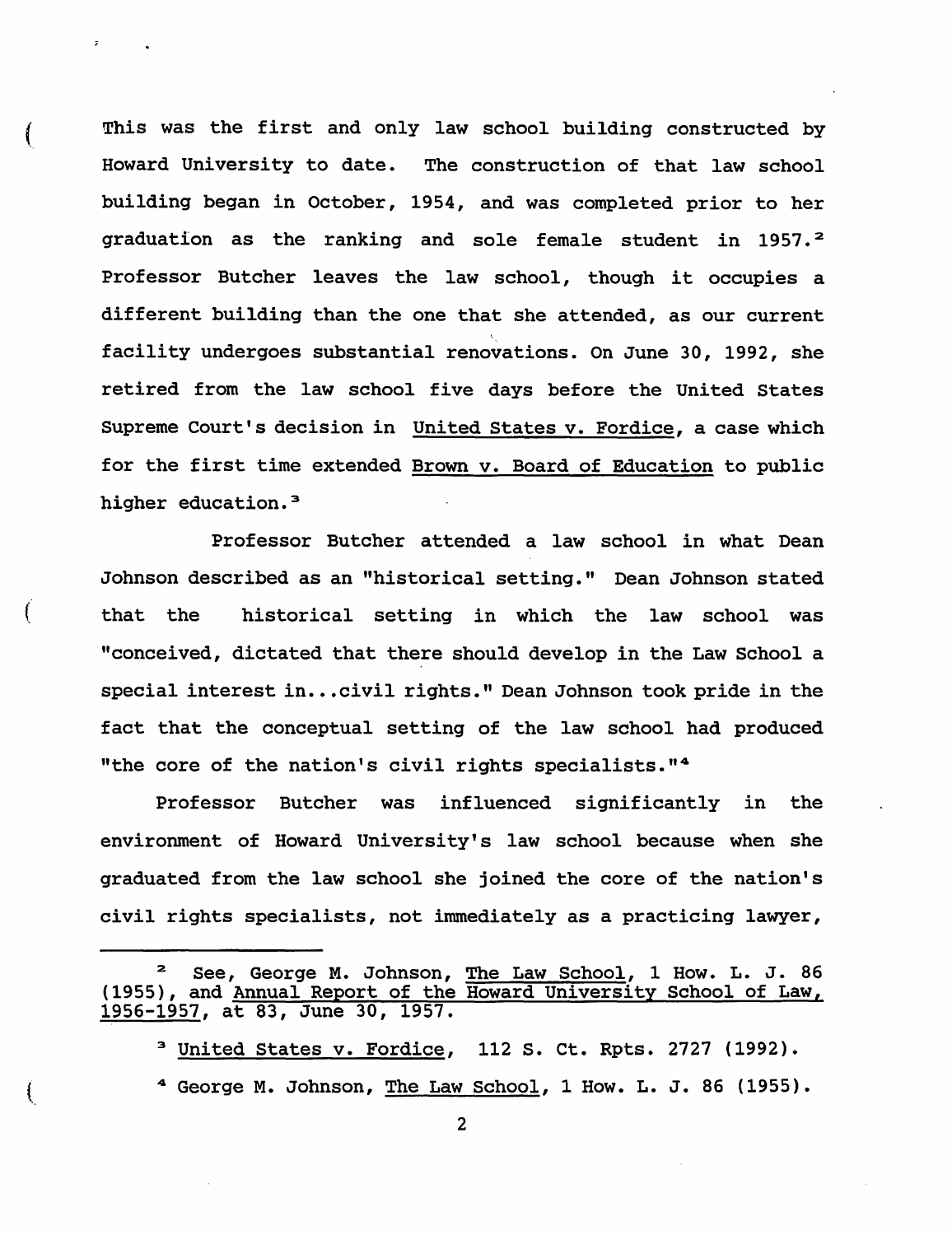but as a graduate law student at the University of Pennsylvania Law School concentrating in the area of International Law. It is to the credit of the University of Pennsylvania School of Law and to the merit of Professor Butcher that she was awarded a fellowship to study in the field of International Law. $^5$ 

Professor Butcher is an extraordinary woman: that was true also when as a law student she commuted from 2641 Myrtle Ave., Northeast Washington, D.C., to the law school, probably with George Butcher at her side. As a student, Professor Butcher was endowed with a brilliant mind and a ferocious appetite for knowledge. Her competitive nature was manifested when she earned the highest marks .in Agency, Bills and Notes, Private Corporations, Constitutional Law, and Wills. Fortunately for Professor Butcher and her other classmates, the "university's social objective" in its admissions policy was "to develop educational opportunity [which took into account] a restricted social, economic and educational background," as well as legal aptitude.<sup>6</sup>

Professor Butcher's legal aptitude landed her the editorship of the Howard Law Journal during the 1956-1957 academic year. Although Professor Butcher was the first woman editor-in-chief of the Journal, Harriette W. Batipps in 1955 has the honor of being the first woman editor. She is also the first woman to publish in

(

(

{

<sup>5</sup> Annual Report of the Howard University School of Law, 1956 to 1957, at 83, June 30, 1957.

 $6$  Id. at 91.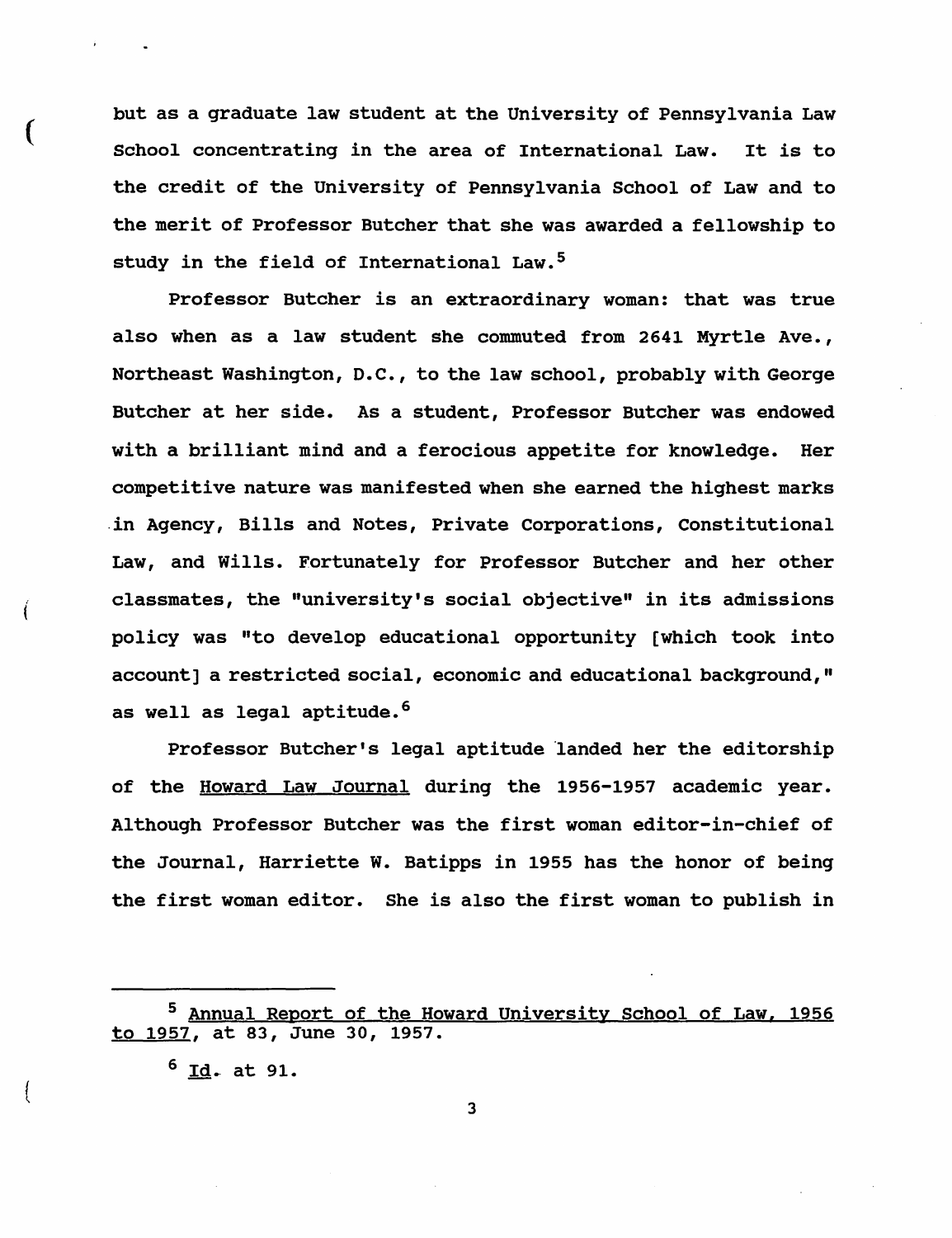the Howard Law Journal.' Building on Batipps's achievements, as editor-in-chief of the Howard Law Journal, Professor Butcher produced two superior issues of the Journal. She also published two student articles of her own.<sup>8</sup> Professor Butcher did not lead without lifting as she climbed. Ellen R. smith was the assistant business manager of the Howard Law Journal when Professor Butcher was chief.

In closing, there are just a few more observations about Professor Butcher that should be noted. She had wonderful instructors: Howard Jenkins, Jr., Charles W. Quick, Herbert o. Reid, Sr.,<sup>9</sup> Dorsey E. Lane, and James Aaron Washington, Jr., to name a few. She was no doubt nurtured by Ollie May Cooper, <sup>10</sup> who was secretary to the dean, and aided by Cynthia Straker, the Law Liberian, who is now a law instructor at st. Johns University School of Law in New York.

Professor Butcher's career has been in the pursuit of human rights for all people. She has been an advocate against the apartheid system in South Africa, when others around her did not

 $\left($ 

Í.

<sup>&</sup>lt;sup>7</sup> Batipps published her first student notes in 1955: Sales-Warranties-Implied Warranty of Fitness Does Not Cover Trichinosis, 1 How. L. J. 86 (1955), and Federal Taxation-Net Worth Method of Proof-Evidence Requirements, 1 How. L. J. 225 (1955).

<sup>8</sup> Class Actions-Classifications Under Rule 23 of the Federal Rules of the Federal Rules, 2 How. L. J. 111 (1956), and Tidewater in Review, 3 How. L. J. 96 (1957).

<sup>&</sup>lt;sup>9</sup> J. Clay Smith, Jr., Retirement of Herbert Ordre Reid, Sr., 3 The Jurist 18 (Summer 1989).

<sup>&</sup>lt;sup>10</sup> J. Clay Smith, Jr. <u>Ollie May Cooper: The "Real Dean" of</u> Howard University School of Law, 23 How. L.J. 368 (1980).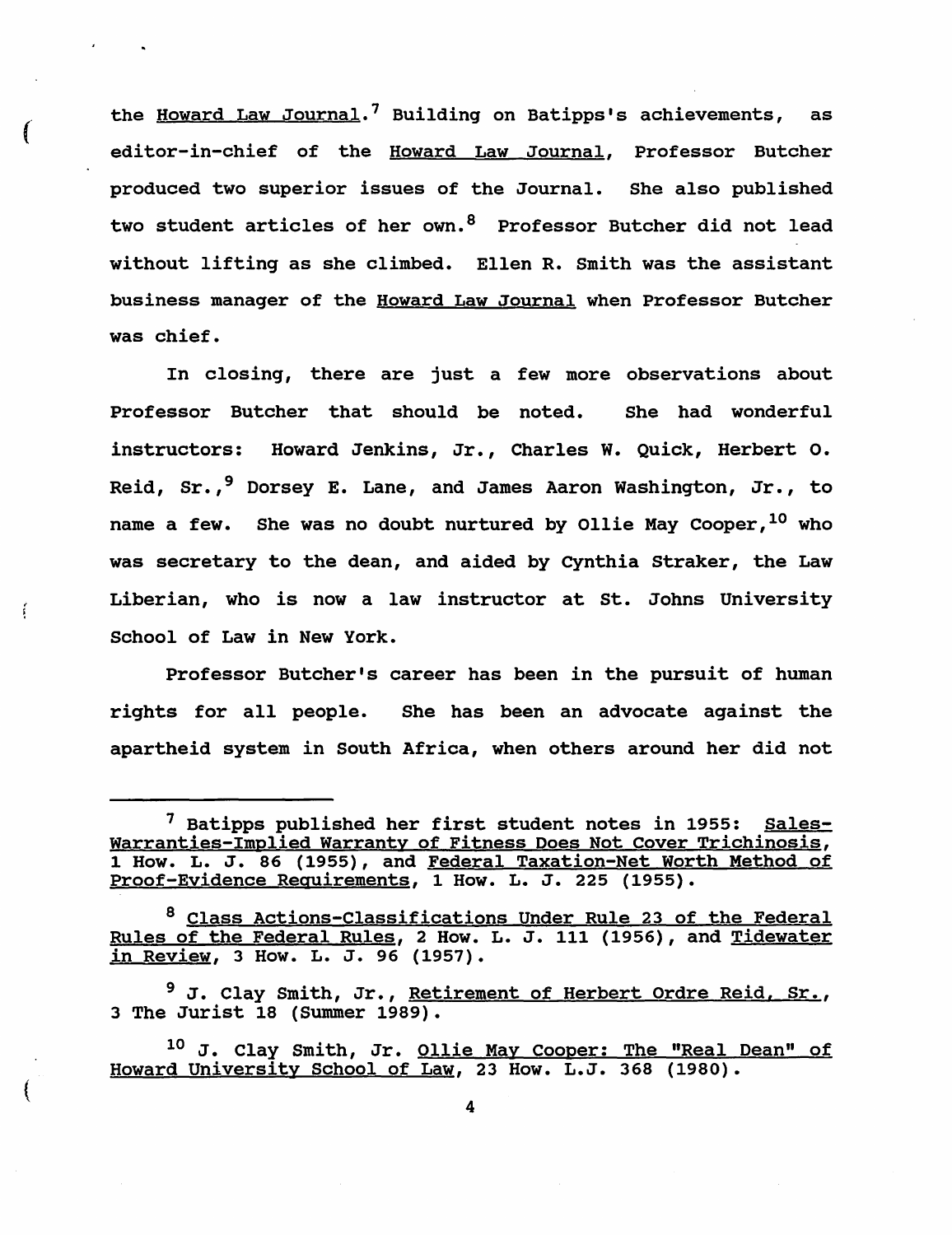know what the word meant. Prior to and since she joined the law faculty under the deanship of Wiley Austin Branton, Sr., she has spread her indignation against apartheid in scholarly journals, and other public forums. In 1985, Professor Butcher appeared before the House of Delegates of the American Bar Association and urged "the pre-eminent association of American lawyers [to] go on record opposing apartheid."<sup>11</sup> In 1988, in her article "The Immediacy of International Law for Howard University Students,  $12$ published in the Howard Law Journal, she wrote: "Howard University is unique in that its students have long come with a commitment borne out of their history to be change agents in their community...The challenges posed by the concept of human rights for all are awesome...It is our students of today who as heirs of the sacred trust of the Howard University Law School [who] must spearhead the drive towards the development of a more equitable society for all people. $"13$ 

Professor Butcher, on behalf of the Senior Faculty of the law school, we salute you and George for all that the both of you have done in the field of education. It has been written that morals often exert "a spell upon individuals enjoying a special grace." You are such a special person because you have "reached for norms of conduct more elevated than those that prevailed in the market

 $^{13}$  Id. at 452.

("

(

<sup>&</sup>lt;sup>11</sup> Goler Teal Butcher, The Resolution of the American Bar Association Against Apartheid, 28 How. L. J. 649 (1985).

 $12$  31 How. L. J. 435 (1988).